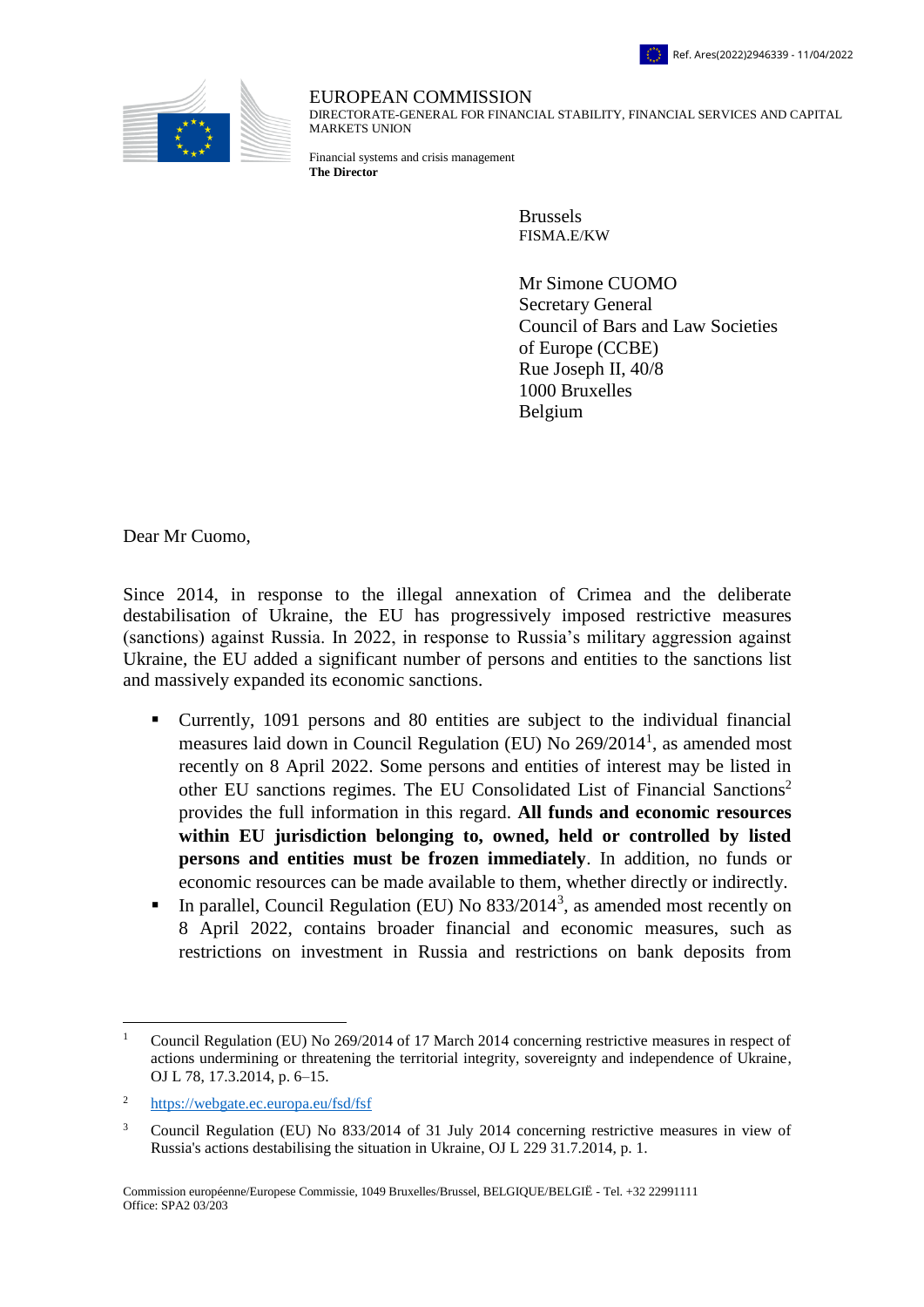Russian nationals and entities and persons residing in Russia. Similar measures exist in Council Regulation (EU) No 765/2006<sup>4</sup>, concerning Belarus.

• Moreover, Council Regulation (EU) No  $692/2014^5$  and Council Regulation (EU) 2022/263<sup>6</sup> set out restrictions on economic relations with and investment in Crimea and, respectively, the non-government controlled areas of Donetsk and Luhansk oblasts of Ukraine.

It is important to note that **these Regulations are directly applicable** in all Member States and **no further legal basis is required under national law**. They must be complied with by **all national authorities and EU operators**, including financial institutions, private companies and organisations, as well as EU citizens. To prevent sanctions evasion, application must be done without delay, as soon as there are grounds to believe that it is necessary in accordance with either Regulation. In addition, the Regulations expressly prohibit participation in any circumvention of these measures. Non-compliance with the Regulations creates exposure to administrative and/or criminal penalties.

To be able to fulfil its obligations and apply the measures above, each EU operator should perform thorough due diligence on its business counterparts and related transactions. The nature of the checks may depend on the business specificities and the related risk exposure. It is for each operator to develop, implement, and routinely update an EU sanctions compliance programme that reflects their individual business models, geographic and sectoral areas of operations and related risk assessment.

Member States have the responsibility to ensure the proper implementation and enforcement of EU sanctions, through their national competent authorities. In its role as guardian of the Treaties, the Commission ensures uniform implementation throughout the Union and also monitors enforcement. In particular, to improve the efficiency of sanctions against Russian and Belarusian oligarchs, the Commission has set up the 'Freeze and Seize' Task Force, which coordinates efforts at national level. The Commission also stands ready to support EU operators in complying with their legal obligations.

The webpage of the Commission's Directorate-General for Financial Stability, Financial Services and Capital Markets Union (DG FISMA) contains further information about the latest sanctions concerning Russia and Belarus, together with sets of **Frequently Asked Questions**<sup>7</sup> , while the **EU Sanctions Map**<sup>8</sup> provides a user-friendly display of all EU sanctions regimes. Finally yet importantly, the **Whistleblower Tool**<sup>9</sup> allows the

 $\overline{a}$ 

<sup>4</sup> Council Regulation (EC) No 765/2006 of 18 May 2006 concerning restrictive measures against President Lukashenko and certain officials of Belarus, OJ L 134, 20.5.2006, p. 1–11.

<sup>5</sup> Council Regulation (EU) No 692/2014 of 23 June 2014 concerning restrictive measures in response to the illegal annexation of Crimea and Sevastopol, OJ L 183 24.6.2014, p. 9.

<sup>6</sup> Council Regulation (EU) 2022/263 of 23 February 2022 concerning restrictive measures in response to the recognition of the non-government controlled areas of the Donetsk and Luhansk oblasts of Ukraine and the ordering of Russian armed forces into those areas, OJ L 42I, 23.2.2022, p. 77–94.

<sup>7</sup> [https://ec.europa.eu/info/sanctions-russia\\_en](https://ec.europa.eu/info/sanctions-russia_en)

<sup>8</sup> [https://sanctionsmap.eu](https://sanctionsmap.eu/)

<sup>9</sup> [https://eusanctions.integrityline.com](https://eusanctions.integrityline.com/)